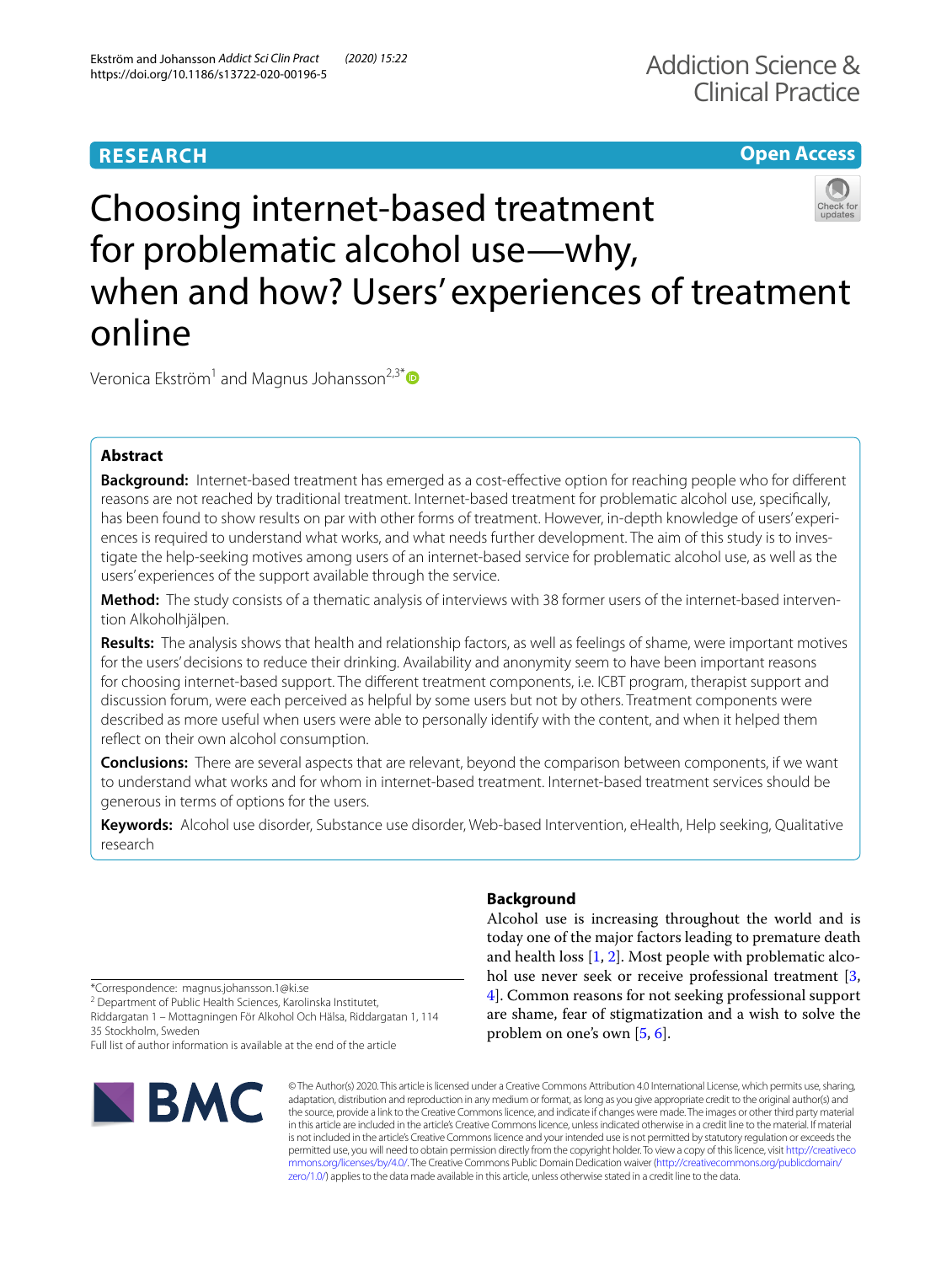The Internet has started to be seen as a possible platform for treatment of many disorders, including substance use disorders. Internet-based treatments are available in the form of automated self-help programs, guided programs or therapist lead treatments [[7\]](#page-9-6) delivered via the internet to computers, tablets or smartphones. Anonymity and physical distance can be perceived as positive for persons with previous experiences of stigma or shame [[8,](#page-9-7) [9\]](#page-9-8). According to Vernmark [[10\]](#page-9-9), internet-based treatment can also offer unique transparency for patients in regard to their own treatment. Choosing the option of being anonymous can reduce barriers to self-exposure [\[11](#page-9-10)]. Patients tend to admit more drug use and more psychiatric symptoms in internet-based treatment compared to face-to-face treatment [\[12\]](#page-9-11). Internet-based treatment is also associated with lower costs [[11\]](#page-9-10). Treatment can be delivered immediately to many individuals, irrespective of time and place [[13,](#page-9-12) [14](#page-9-13)].

Internet-based interventions reach people with problematic alcohol use who are not reached by traditional care facilities [[15](#page-9-14), [16](#page-9-15)]. Internet-based treatment can thus bridge a gap for people wanting help to reduce their alcohol consumption [[9\]](#page-9-8). Internet interventions for reducing problematic alcohol use have shown signifcantly better efects in terms of reduced alcohol consumption compared to various control conditions [[17](#page-9-16), [18](#page-10-0)]. Short, internet-based treatment can increase motivation and has been shown to decrease problematic alcohol use [\[19](#page-10-1)]. Extended internet alcohol interventions are even more efective than shorter interventions in reducing alcohol consumption, and guided interventions are more efective than unguided ones [ibid.].

#### **Previous research**

Despite over 20 years of research on the effects of internet-based interventions for substance use, very few have investigated the experience of the users of such interventions. The experiences of 18 users of an internet-based self-help program aimed at reducing alcohol consumption have been investigated in a previous study. The results showed that the perceived privacy of the internet was important in searching for help, and in avoiding stigma and embarrassment [[9\]](#page-9-8). In written feedback during the development of the internet-based self-help program, early users expressed appreciation of the nonjudgmental tone of texts and self-help exercises [\[20\]](#page-10-2). In focus groups with college students regarding perceptions toward using mobile-health interventions to prevent high-risk drinking, the students expressed that drinktracking and notifcations were useful features [[21](#page-10-3)]. Interviews with 31 members of an online mutual aid group reveal that such groups are a viable alternative for people who encounter barriers when trying to access traditional services. Such groups may serve as a place for people to explore their relationship with alcohol at early stages of change and give them the opportunity to construct and adjust their identity in relation to their problematic alcohol use [\[22\]](#page-10-4). Focus-group interviews with therapists who work with internet-based treatment of substance use disorders in Sweden reveal that these therapists identifed the experience of time and pace as diferent compared to face-to-face treatment [\[23](#page-10-5)].

#### **Alkoholhjälpen**

Alkoholhjälpen can be described as an internet-based self-help service for reducing problematic alcohol use (which in this article serves as an umbrella term for hazardous or harmful use, alcohol use disorder and alcohol dependence). In Sweden 15% of men and 12% of women in the adult population is estimated to have hazardous alcohol use [[24](#page-10-6)]. Regular treatment for alcohol use disorders are ofered for all Swedes at low cost via health care or social services. The internet-based service at Alkoholhjälpen is funded by the public health authorities and free of charge for the users. The service includes an online discussion forum, facts pages, information on where to fnd face-to-face treatment, an Internet delivered cognitive behavioral therapy (ICBT) program and written asynchronous support from a therapist online. The ICBT program has been evaluated in several studies  $[25-28]$  $[25-28]$ . The content is based on Motivational Interviewing and cognitive behavioral therapy and consists of fve main modules (Motivation and feedback on assessment, Drinking goal and self-control, Behavioral analysis of drinking and risk situations, General problem-solving, Preventing relapse). In addition, there are three optional problem-solving modules (Handling feelings, Drinkrefusal skills and Handling cravings) and 11 fact sheets (Blood alcohol level, Anxiety, Depression, Anger, Stress, Handling thoughts, Relaxation, Sleep, Leisure activities and Communication). Users are also encouraged to register their use of alcohol and alcohol cravings in a calendar. The program has in previous research been shown to reduce alcohol consumption among its users [\[25,](#page-10-7) [28](#page-10-8)]. Treatment results improve when the program is com-bined with online support from a counselor/therapist<sup>[1](#page-1-0)</sup> [[26\]](#page-10-9).

There is only one previous study where users of internet-based treatment for problematic alcohol use have been interviewed. The current study is the first one to compare users from the same intervention on the basis

<span id="page-1-0"></span> $1$  Guidance is provided by experienced staff with an educational background within psychology, social work or behavioral science.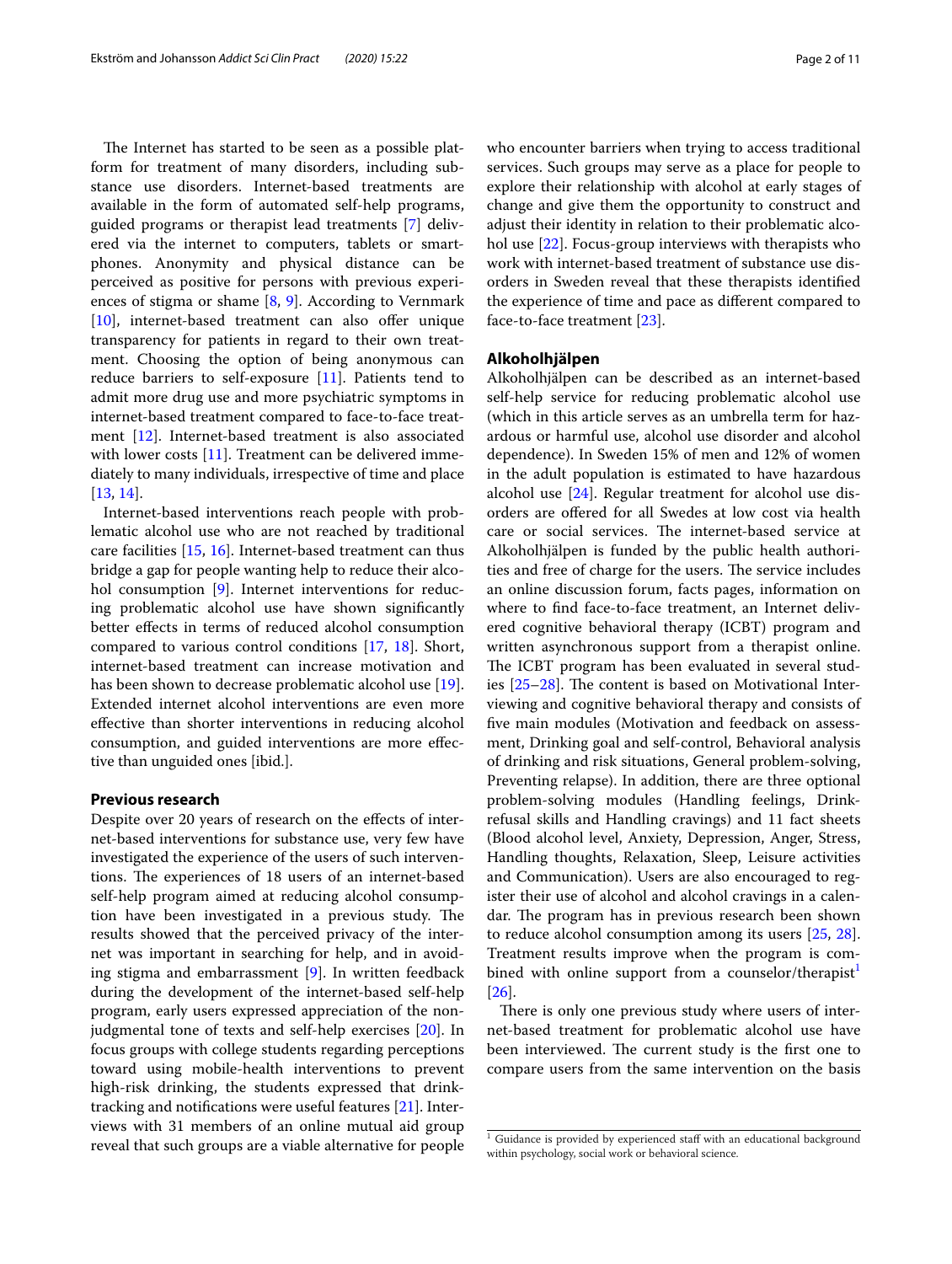of the level of treatment received (including therapist guidance). Studying experiences of users can deepen our understanding of what components are helpful and why, which is essential for developing treatment and services for people with problematic alcohol use.

The aim of this study is to investigate the motives for choosing treatment among users of internet-based treatment for problematic alcohol use and their experience of support from the Alkoholhjälpen. The following research questions will be addressed in the article:

- 1. What are the motives for choosing internet-based treatment?
- 2. What aspects of the internet-based treatment do users attribute to changing their alcohol use?

#### **Method**

This study has a qualitative design, using thematic analysis [[29\]](#page-10-10). 38 interviews were conducted with former users of Alkoholhjälpen. The users were recruited among the 1169 participants in the quantitative evaluation of the intervention. Participants were originally assigned to one of three groups:

- Therapist-guided: an ICBT program with online guidance from a therapist (a),
- Self-help: an ICBT program as self-help (b),
- Control: Information on consequences of alcohol use to health and well-being (c).

In addition, all three groups had access to a discussion forum online. Individuals were included if they met three or more ICD-10 alcohol dependence criteria or had a total score of 15 points or more on the Alcohol Use Disorders Identifcation Test (AUDIT). To be able to complete the registration, the participants needed to understand written Swedish and be computer literate enough to access and navigate the website via a computer, tablet or smartphone [[30\]](#page-10-11).

All interviews were conducted by phone by author VE, between May and June 2018. All participants had received written information about the study and ethical considerations. Consent was digitally recorded in the beginning of the interviews. The interviews followed a semi-structured interview guide. The structure was the same for all participants, with some diferences depending on intervention group. They were asked to describe how their alcohol consumption had afected their lives, why they had used Alkoholhjälpen, if they had tried other forms of treatment, how they worked with the diferent parts of Alkoholhjälpen and if/how Alkoholhjälpen had made any difference for them. They were also asked about their present alcohol consumption and if they thought they needed more treatment. Follow-up questions were formulated during the interviews if needed.

Interviews lasted between 20 and 45 min and were digitally recorded. They have been transcribed verbatim by professional transcribers. Quotes have been carefully modified to increase readability. The interviews were made in Swedish and quotes have been translated for this article.

The interviews were read by both authors and were then coded by author VE in NVivo following Braun and Clarke's guidelines for thematic analysis  $[29]$  $[29]$ . The analysis was inductive, and the codes used were developed during the coding and from what the interviewees talked about. The next step was to process all developed codes and merge some of them. Finally, we searched for themes and sub-themes among the identifed codes.

To facilitate the assessment of this study's credibility, a signifcant number of quotes are presented to increase transparency in the analysis. Quotes are chosen because they are the most vivid examples or the most illustrative in capturing the essence of a certain topic [[29\]](#page-10-10). Recommendations by Braun and Clarke have been followed, which include verbatim transcription, thorough coding and moving back and forth between diferent parts of the empirical material. A preliminary analysis was presented at a seminar with three experienced therapists from Alkoholhjälpen.

The study follows what is stated in the Act concerning the Ethical Review of Research Involving Humans (SFS 2003:460). It has been approved by the regional ethics committee (Dnr 2017/1660-32). The participants were informed of the study's purpose and methods, and that their participation would be confdential and voluntary. To protect their identities, some details of their stories have been changed or edited out. All names in the transcripts are fctitious. Records of the interviews were deleted after the interviews had been transcribed. All interviewees received two movie tickets as a gesture of appreciation for their participation.

#### **Results**

In relation to the frst research question about motives for choosing internet-based treatment, three major themes were identifed, and the table below shows the three themes and their sub-themes (Table [1\)](#page-3-0).

Our second research question focus on diferent parts of the support provided by Alkoholhjälpen. We identifed thirteen sub-themes which we have sorted under three major themes: (Table [2\)](#page-3-1).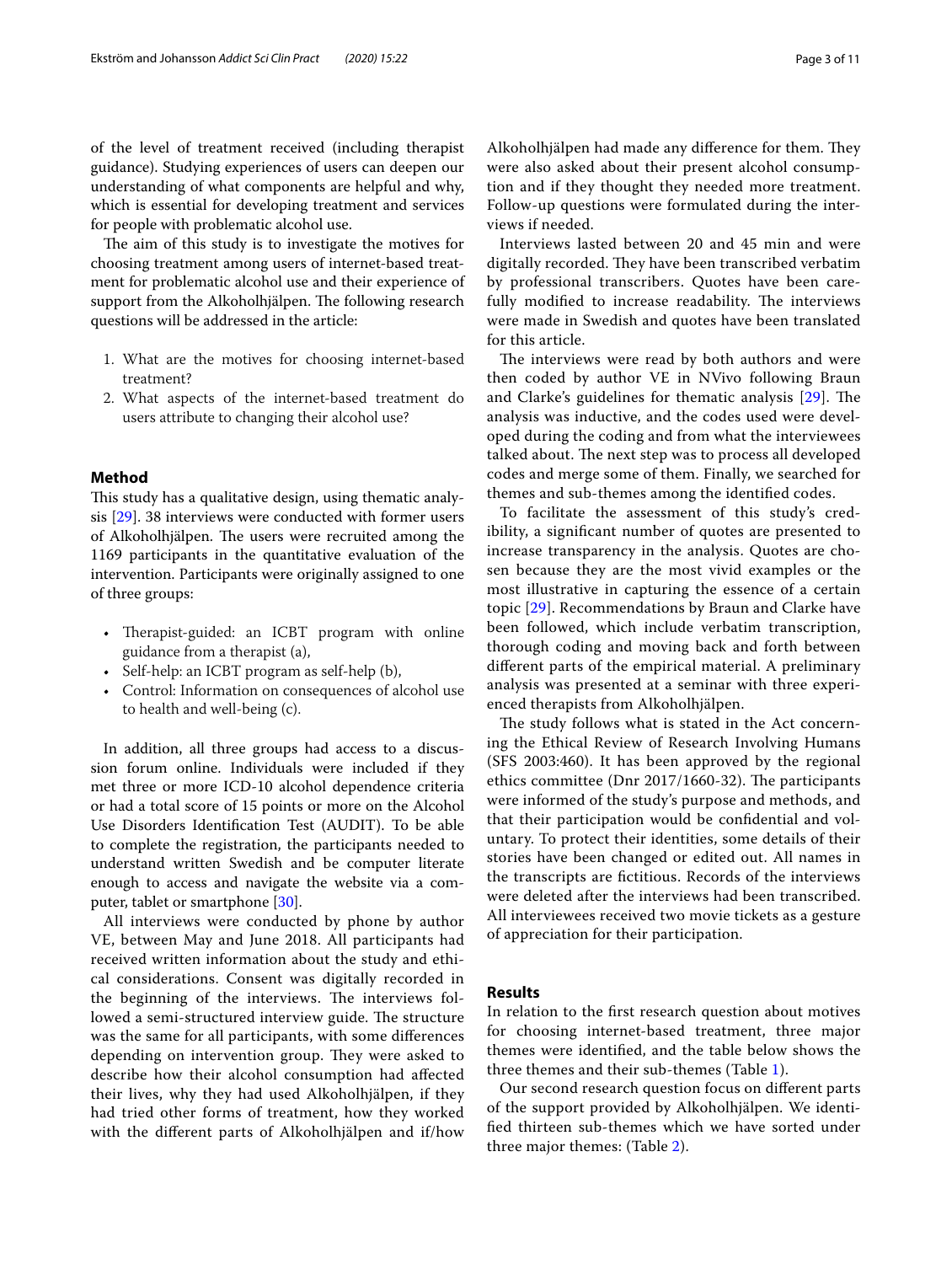#### <span id="page-3-0"></span>**Table 1 Motives for choosing internet-based treatment, major themes and sub-themes**

| The decision to reduce alcohol | <b>Consequences of alcohol use</b> | <b>Reasons for choosing</b><br>Alkoholhjälpen |  |
|--------------------------------|------------------------------------|-----------------------------------------------|--|
| Escalation over time           | Feelings of regret/shame           | Availability                                  |  |
| Medical or physical problems   | Affects relationships              | Anonymity                                     |  |
| Felt bad/shame                 | Risky behavior                     | Instead of other forms                        |  |
| Relationships                  | Overweight                         | No alternatives                               |  |
| Work related                   | Fatigue                            |                                               |  |
| Curious/as an experiment       | No consequences                    |                                               |  |
| No special reason              |                                    |                                               |  |

<span id="page-3-1"></span>

| ICBT-program                    | <b>Discussion forum</b>       | Therapist quidance      |
|---------------------------------|-------------------------------|-------------------------|
| Identification                  | Helpful                       | Important               |
| Reflection on alcohol use       | Identification                | Useful                  |
| Finding patterns in alcohol use | Support from others           | Missed personal contact |
| Written material                | No confidentiality (negative) |                         |
|                                 | No identification (negative)  |                         |
|                                 | Not interested                |                         |

#### <span id="page-3-2"></span>**Table 3 Age of the participants**

| Age        | $25 - 34$ | $35 - 44$ | $45 - 54$ | $55 - 64$ | $65 - 75$ |
|------------|-----------|-----------|-----------|-----------|-----------|
| N          |           | h         | 14        | 8         |           |
| Percentage | 5%        | 16%       | 37%       | 21%       | 21%       |

<span id="page-3-3"></span>**Table 4 Number of participants from each group**

| Gr      | Intervention group                                                              |    |
|---------|---------------------------------------------------------------------------------|----|
| a       | Therapist-guided ICBT program and discussion forum                              | 20 |
| h       | Self-help ICBT program and discussion forum                                     | 9  |
|         | Information and discussion forum                                                | 6  |
| $c + a$ | Information, discussion forum and later therapist-quided<br><b>ICBT</b> program | 3  |
|         | Total                                                                           | 38 |

#### **Participants**

All 38 users who wanted to participate were interviewed. 18 were female and 20 were male, and all were between 26 and 74 years old. See Table [3](#page-3-2) for details.

Participants were recruited from all three groups from the original evaluation, described in Table [4](#page-3-3) below. During the interviews, three participants from group c revealed that they had later participated in the therapist-guided program.

#### **Alcohol use—past and present**

Most of the participants describe various forms of negative consequences from alcohol. Those who do describe negative consequences all talk, to a varying degree, about how being tired or hung over has afected them. Some have exposed themselves to risks or "done stupid things" while being drunk, and some feel regret and shame. Several describe consequences in term of negative impact on relationships, for example, children being afected and risk of divorce, or even having already lost a partner. Feelings of regret and shame are more often described by women and it is only women who mention gaining weight as a negative consequence of alcohol.

Most participants had not sought treatment for problematic alcohol use before Alkoholhjälpen. However, several of them describe having tried to reduce their drinking on their own. Some have previous experience of diferent health care facilities or pharmaceutical treatment. Alcoholics Anonymous (AA) is also mentioned by a few. Approximately half of the participants say they are now pleased with their present alcohol consumption. The other half of the participants describe their alcohol use as still being problematic.

#### **The decision to reduce alcohol use**

Some of the participants describe relationship problems as a factor contributing to their decision to try treatment. For example, Jörgen says his girlfriend demanded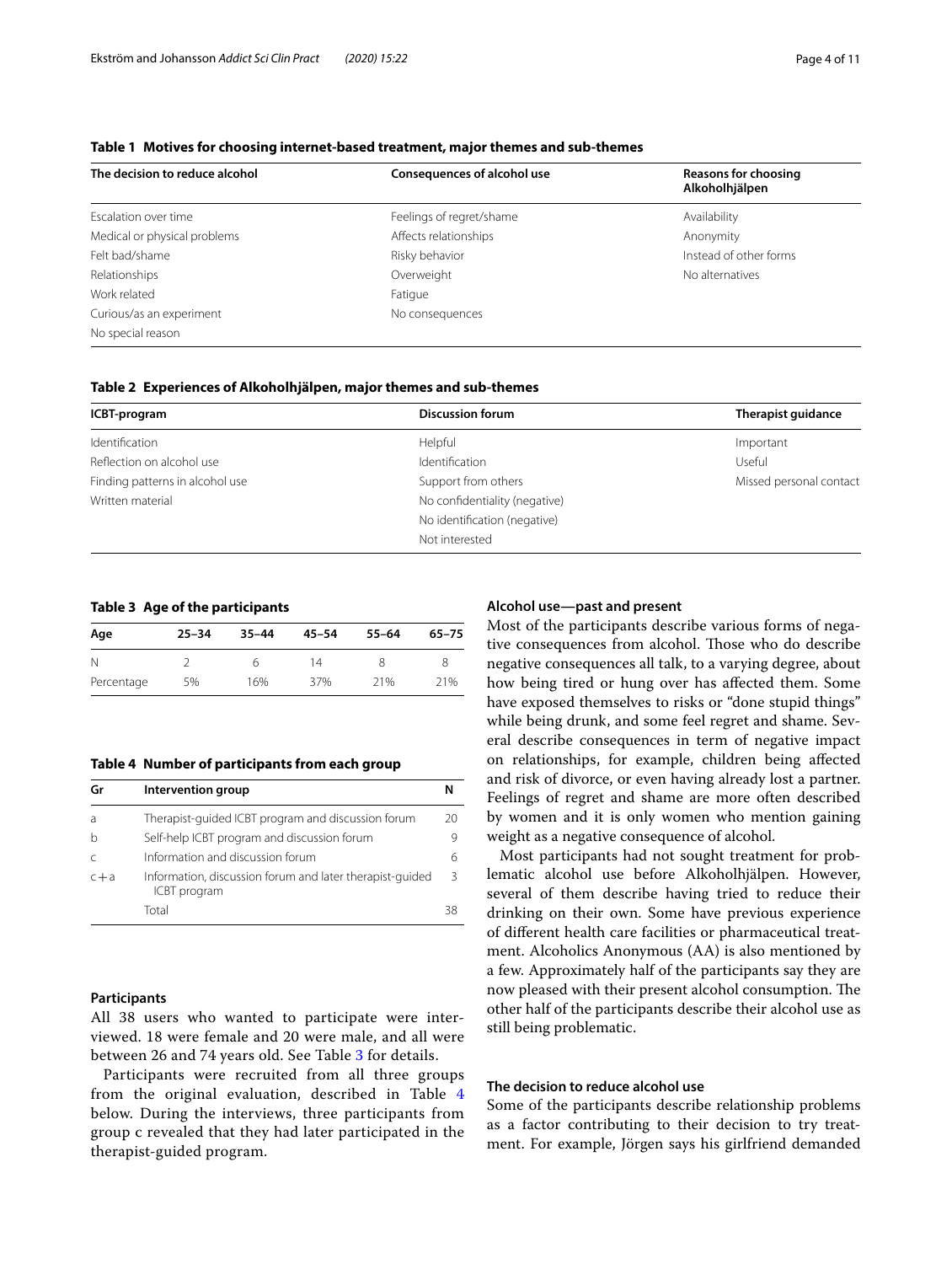that he stop drinking, and Jens says starting treatment was a way to save his relationship. In the quote below, Anne describes her decision to start treatment via Alkoholhjälpen:

*I had to process something within myself. Because I got that question from both my family and my husband. Why? Why have you tried to hurt yourself and us in this way? And I couldn't answer that. I had no clue. (Anne, female, age 33).*

For Anne, her family was a contributing factor to her decision to change her situation. Relationships and change are also described by some of the other participants in terms of wanting to change their situation after a breakup.

For Irene and Iris, it was the feeling of shame that made them decide to change their alcohol use. Irene says she felt mentally ill and was ashamed. Iris talks about a party when she lost control as a decisive moment:

*It wasn't a problem at all for many years…I was aware of this and I was really trying to think about what I drank and how much. Especially when I went out. You're in more control when you're at home. (…) And then, I went to a party and it got too much and I just felt that…no. I've felt that many times, but now it had to end. Now it's enough and I don't want to put myself through this anymore. (Iris, female age 52).*

Magdalena was told she had a poor liver, and for her that was a signal that she needed to change her drinking habits. Ulf, Mats and Tim talk about friends or relatives who had recently been afected by alcohol-related injuries, which made them think about their own alcohol use. However, the most frequent observation among the interviewed participants is that nothing extraordinary has happened. Rather, they describe a sense of having reached a point where they were drinking too much or too often. Several say they had thought about reducing alcohol consumption for a couple of years. One example is Håkan, and this is how he describes it:

*I think it was an ordinary Monday when I simply… I've had that feeling on many Mondays. (…). It's not like I can speak openly about it, but realized I've got some sort of alcohol problem many years ago. It has been quite obvious to me. (Håkan, male, age 45).*

#### **Why Alkoholhjälpen?**

For most of the participants, nothing special had happened that made them decide they wanted to reduce their drinking and that they needed help to do so. Choosing Alkoholhjälpen is also not described as a deliberate decision. The participants say they "googled" or searched randomly on the internet and found Alkoholhjälpen. Some of them say availability was important, i.e. being able to make contact when they needed. Frida's story is an example of this, and in the quote below she answers a question on why she chose Alkoholhjälpen and whether she could just as well have gone to a health care facility, a clinic for alcohol treatment or the social services:

*No. I'm an extremely early riser and there is*  nowhere...I'm up at 05:20. That's my time for reflec*tion (…) and there are no open clinics at that time. I started googling, found it and thought I should give it a try. (Frida, female, age 50).*

Mikael describes why it happened to be Alkoholhjälpen in similar ways as Frida. It suited his irregular working hours. Sven says he cannot be absent from work during working hours and Pia, who has thought about AA, has problems finding a babysitter. The availability of internet-based treatment suits them better. Others say they did not want group treatment, wanted to avoid religious infuences as in AA, or did not want personal contact with a therapist. Birgitta says she chose Alkoholhjälpen because it was available, and because she could avoid being watched, thus not needing to think about what clothes she was wearing.

Several of the participants say it was important to be able to be anonymous, especially initially. It made it possible to be more honest in their answers. But for some participants, anonymity has not been important at all. Some of the participants who are parents, say they have deliberately chosen treatment outside the social services or public health care due to a concern about what could happen if their problematic alcohol use became known. Pia in the quote below exemplifes this:

*As a parent and a single mother…I mean, it just can't get out. It's as simple as that. No one can know because I could lose my child and that's not a risk you're willing to take. Not me at least. And what if I told the doctor or something and they took my child immediately…what if I didn't even get a chance to….sure, I understand it might not be like that, but the thought of it, that it could happen…you don't go there. I won't. Therefore, I needed something where you could be anonymous. (Pia, female, age 39).*

Emanuel has similar experiences. He searched for professional support where he lives and was referred to the social services. However, this was an unthinkable option for him. He was not willing to risk the involvement of the social services: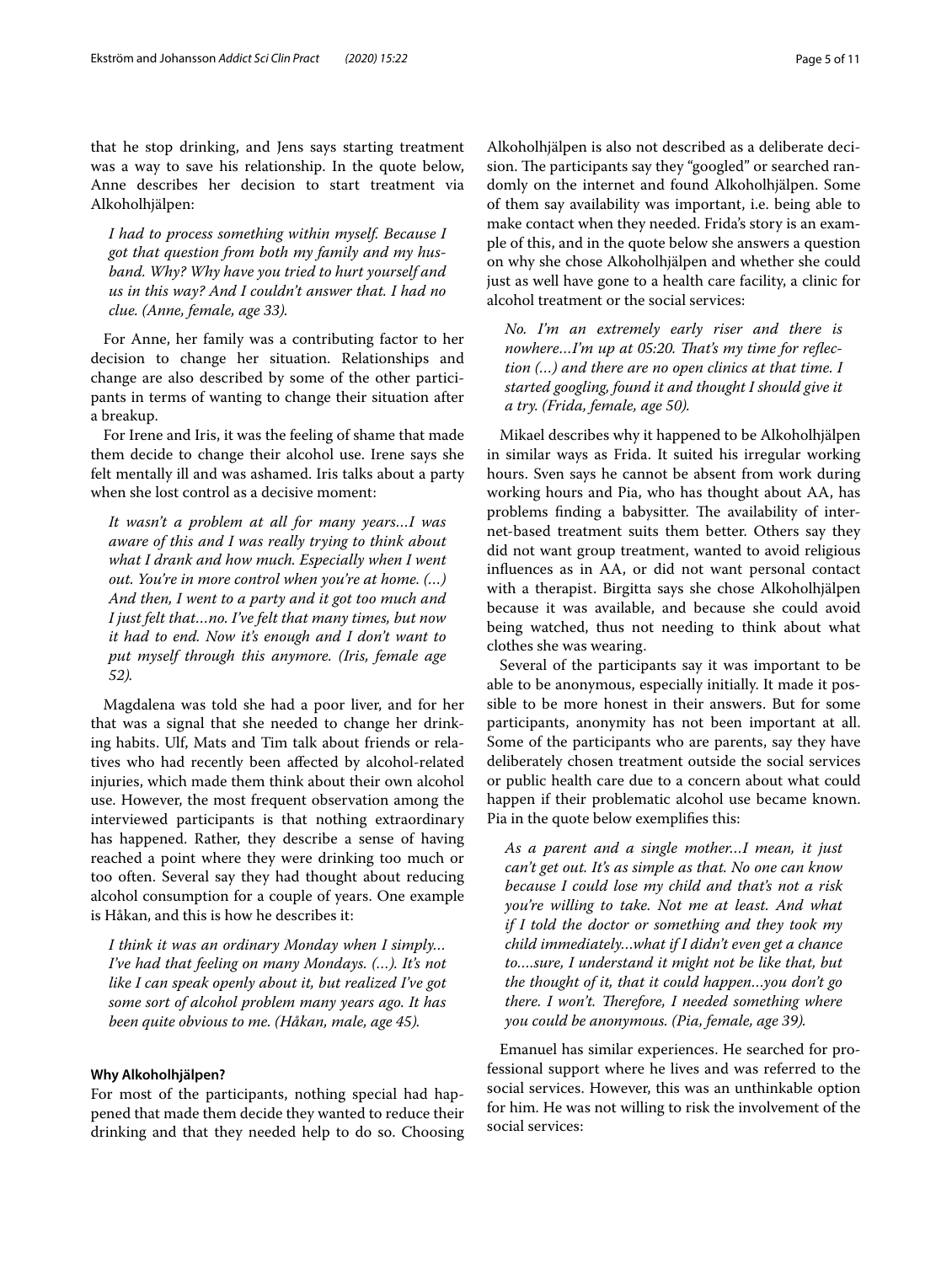*I simply couldn't risk having the social services interfering with my relationship with my children. The social services clinic for alcohol dependency was not an option for that reason. (Emanuel, male, age 52).*

Anonymity can be about not being recognized, and/or not having to be open about your difficulties. Anonymity can also be a protection against the authorities, as Pia in the quote above describes. Anonymity can also lead to increased autonomy, which Håkan gives an example of:

*What you can feel if you go to traditional public health care or similar is that it is taking on more of a police style. You're sort of afraid that you'll get caught in some sort of yarn where you're not the one in control. (Håkan, male, age 45)).*

Anne went to her occupational health care services and met a nurse. She thought it was a good meeting, but to continue in treatment for her problematic alcohol use, she had to tell her employer. For her, it was unthinkable.

*It was very difcult for me then. Tat it was demanded so early. You're not only going to quit drinking and try helping yourself, but you must also…I mean, it's an embarrassing disease. Or it's an embarrassing problem. You don't want to share it*  with the whole world. That's how I felt. And I felt like *I won't do it. (Anne, female, age 33).*

#### **The program**

The following section is based on only those participants who have either been part of the therapist-guided group (ICBT program with online guidance from a therapist) or the self-help group (ICBT program, as self-help), since the control group have not had access to the program. The time the participants have worked with the program varies. Many of them say 3 months, but shorter periods such as 4 weeks are mentioned. Some of the participants are critical of the three-month time limit of counseling, and say they would have needed more time.

Birgitta is one of the participants that has had support from a therapist when following the program. She was pleased with her present alcohol consumption at the time of the interview. Her description of how she worked with the program can be interpreted as an example of how internet-based treatment works when it works well:

*I felt motivated all the time and I thought it was a quite challenging task, really. When the day started to come to an end, I sat down and started to…sort of evaluate and go through things. What does the program say? What has happened? What do I feel? And so on. I really took that time every day. It was great to have that demand on you, that I should do* 

#### *it. (Birgitta, female, age 68).*

Another participant who has had support from a therapist is Anne. She says she has got explanations for her own behavior through the program and she has recognized herself in the texts:

*I remember those texts (…) I can't mention any typical example, but I remember that when I sat down and read them, I felt like "aha, that's why I react like I do or behave as I do". I remember there was a lot of recognition in those texts. (Anne, female, age 33).*

The sense of identification is mentioned in several interviews. What Anne describes in the quote above is also how the program has helped her to refect on her alcohol consumption. It is an aspect that several participants mention as important. Reading texts and answering questions help them to refect. Marie is an example of this. She belongs to the self-help group. She describes the benefts of the questions in the program and that these led to thoughts she might not have had otherwise:

*The questions make you reflect. Reflect on things that you might not refect on otherwise. I can't remember any example or any specifc question, but I know I had thoughts in my head that I might not have had otherwise. (Marie, female, age 46).*

While the feeling of recognition is described as an important positive aspect of the program by some participants, other say the lack of recognition in the material has been a barrier. Sven belongs to the therapist-supported group and he says the "tools and booklets" as he calls the program, contained much repetition and he thought it was hard to know what to learn. He describes the questions as unhelpful since they were not written for people like himself, who wants to quit drinking completely. This is also an example of how the lack of identification can be a barrier to treatment.

Several of the participants say the drink-tracking function in the calendar has been important. By using the calendar on a regular basis, they have been able to see patterns in their drinking behaviors. Irene is an example of a participant who emphasizes the importance of the calendar function:

*If I remember it right, I registered situations. I think it was people I had met and quite straight-forward… like how much have you had to drink this day or this week? You registered. Tools like that work very well for me. To sort of specify and map and see a pattern in a way I perhaps had not been able to see just by trying by myself. It was very concrete. (Irene, female, age 53).*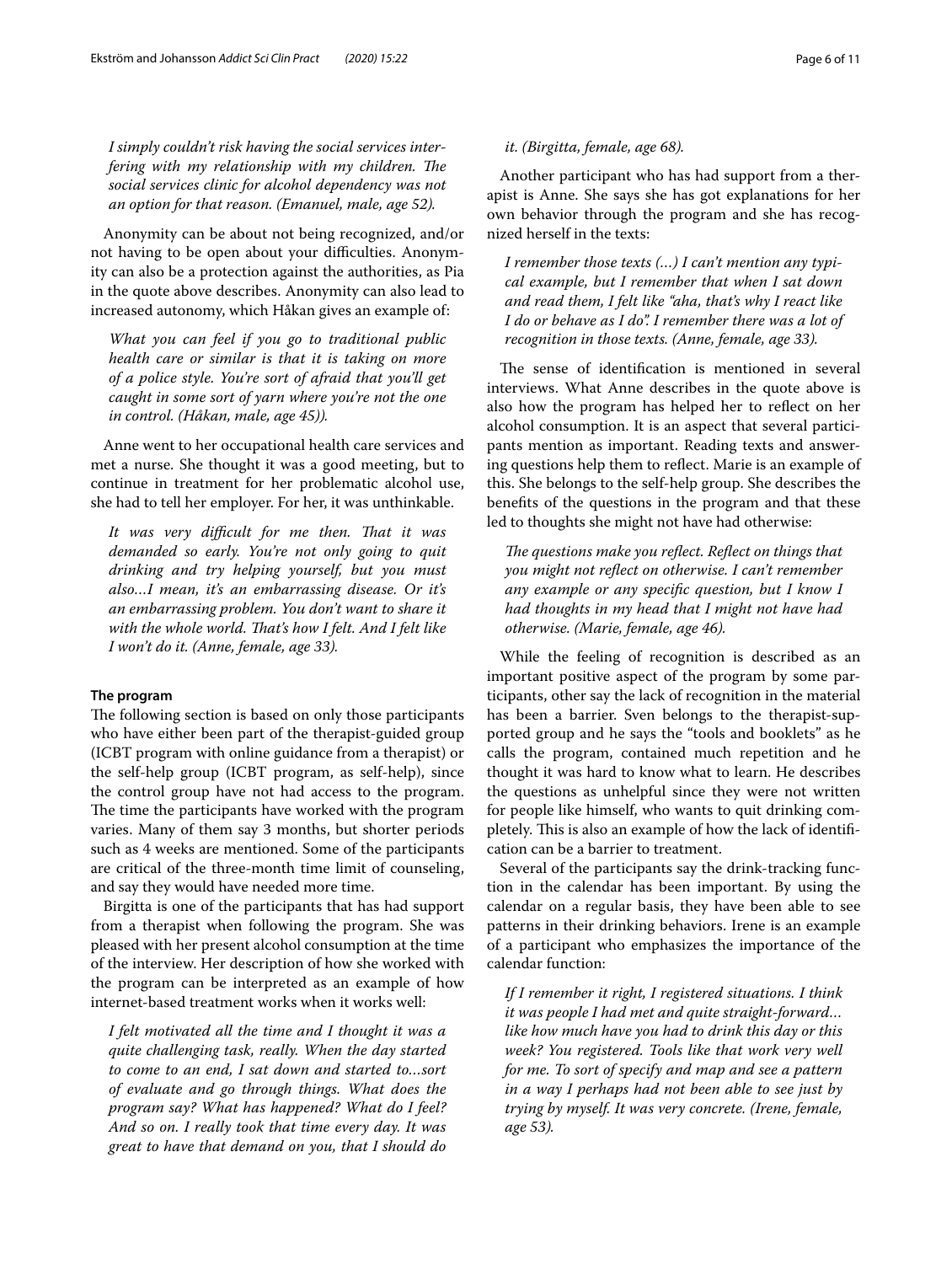The participants have been able to choose when and where they want to work with the program. They can control the pace, which for some has been an important aspect. Even though it is possible to go back and read old material and tasks in the program, few mention having done so. Some say they tried to, but that they found it difficult to locate the material. One of the participants suggests the program should include a summary of what has been completed and several others suggest e-mails to remind you of Alkoholhjälpen after fnishing.

Alkoholhjälpen has, for some of the participants, been a stepping stone to other treatments. Some of them say Alkoholhjälpen has helped them to come to a decision concerning their alcohol consumption and to realize they needed more support. For example, Henrik says the program has been important for being able to take the step to reduce his drinking. Hannes says the program did not help him in any other way than getting closer to a decision. Jens has a similar description:

The tracking helps you to put this puzzle together *and come to a decision. To do something. Get yourself together. To stop sliding like a glacier. (Jens, male, age 57)).*

There are also participants who are less satisfied with the program. One criticism is that there are too many texts, and that they are too long. Some talk about repetitive material and that it is boring to answer questionnaires and write down refections. One example of this is Harriet. She says she got tired and thought the program was difficult. In the quote below, she is asked to describe in what way it was boring and difficult:

*It was sort of interesting at the beginning. I was supposed to fll in forms every week. A bit like Weight Watchers. Exactly how much I had been drinking. (…) And I got questionnaires I should answer. I got some response and that was kind of nice. But then, nothing else happened. It was sort of like that for me. It didn't change my habits. I didn't get more attentive. Rather, when you answer questions, you tend to underrate your consumption. It's easy to lie. (Harriet, female, age 60).*

#### **Therapist guidance**

Some of the participants from the two study groups without support from a therapist talk about this as something they have missed. Many of the participants who have received support from a therapist during their treatment at Alkoholhjälpen, are positive about the support they have received. They seem to perceive the support as a personally meaningful. One example of how this is expressed is the following quote from Jens:

*I think it was positive because it's a living person at the other end…I felt it was that. Tat someone was there, someone was watching. It was probably not a computer program, but real people who were behind this and that you should have contact with. (Jens, male, age 57).*

Johan is another participant who has appreciated therapist feedback. He says it has been helpful to have another person's opinion. Others talk about the importance of having someone who cared or who supervised their work. This is expressed by Tom as follows:

*I looked forward to getting the response when I had completed diferent assignments. (…) It felt very genuine and honest somehow. Yes, like someone cared. (…) She helped me and had refections on this and what she thought and…yes, I thought it was professional. I mean, I could tell that she was good at her work and she had probably worked for many years with this kind of problem. (Tom, male, age 59).*

Those who have received support but are less positive mostly talk about meaningless feedback. For example, Sven who received feedback a few times, but felt it did not mean much to him:

*I got it (feedback, my remark), but what was actually said…I really can't remember. But it was extremely little. Didn't do anything for me. No. The memories are a bit blurred. (Sven, male, age 55).*

Sven continues by saying he would have liked more support or feedback, and that recurs in several of the interviews, e.g. the interview with Maria. She has had support from a therapist, but would have liked a closer relation with a therapist and more guidance in the program:

*I fool myself all the time so perhaps that's what I'm missing. I complete a lot of forms and stuf but try to help myself to get to the bottom of things! (…) I think the concept [of Alkohohjälpen] is really good, but it's up to me if I want feedback or not…I mean, it's up to me all the time. There's no one to hook me up. And I think I need that. (Maria, female, age 57).*

#### **The discussion forum**

The open discussion forum is the one component that all participants in this study have had access to. Also, as described earlier, it has been the only component for participants in group c. Just over half of the participants describe the discussion forum as useful. Such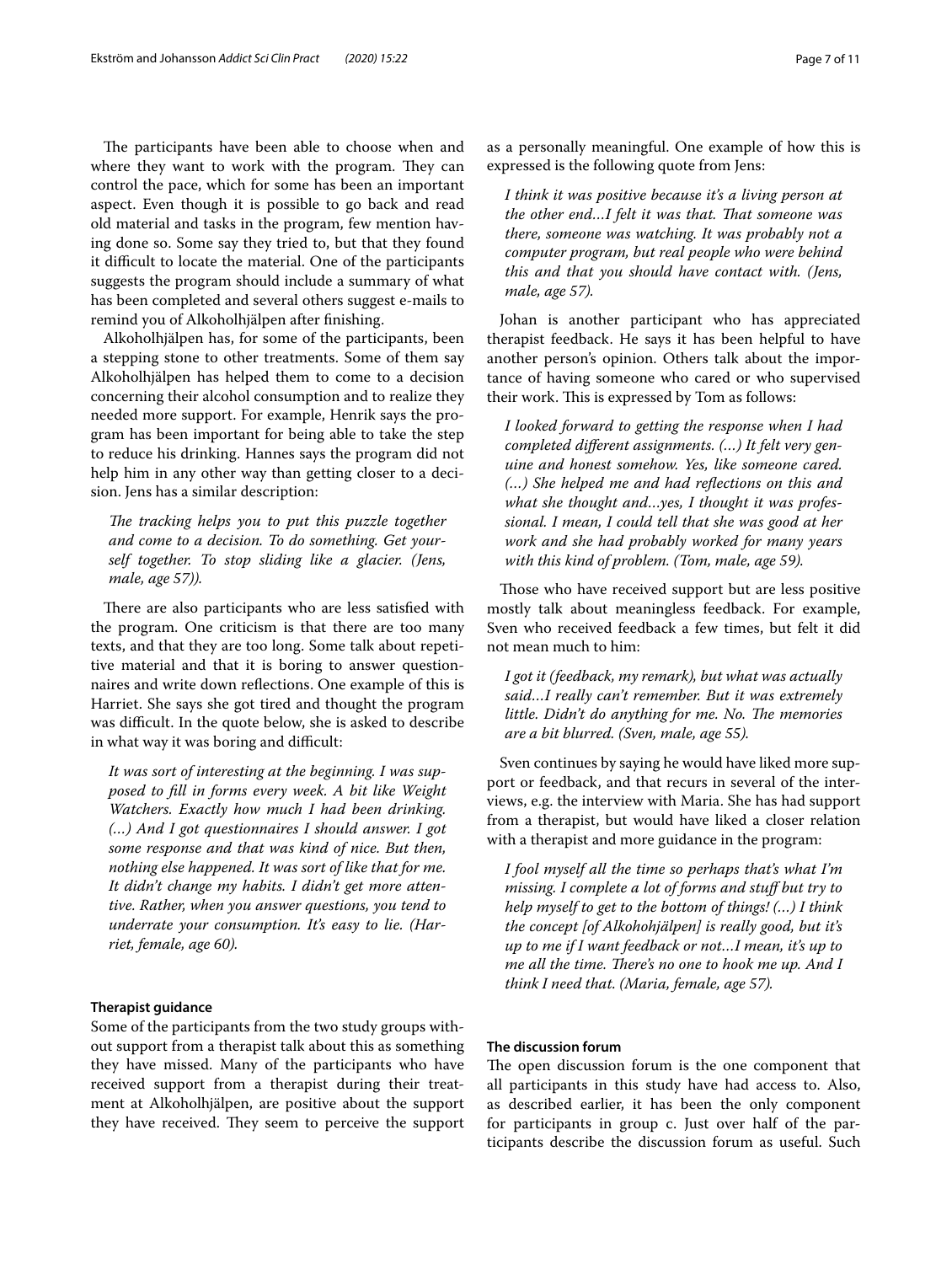participants are found in all three study groups. Based on the interviews in this study, there are no patterns indicating that access to other components of Alkoholhjälpen infuences the users' opinions regarding the discussion forum.

Some of the participants talk about feeling uncomfortable talking about their problems in public and therefore are worried that they would be identifed in the discussion forum, despite the anonymous aliases people use in the forum. Some participants are not comfortable about speaking about their problems with others—no matter if it is in public or not. Others say they are not interested in others' experiences or that it is too energy-consuming to read about other people's problems. Those who are more negative talk about not feeling a sense of belonging with others in the discussion forum. Several say they think that those who were active in the discussion forum had much more severe problems than themselves.

However, reading about other people's problems is also described as a positive aspect by several participants. For example, Irene says it has been useful for her to read other people's stories. It released some of the shame, she says. Irene also talks about the positive efect of reading about others doing well, something that is also mentioned by other participants. Recognizing that you are not alone is another helpful aspect of the forum that recurs in the interviews. For some of the participants, it has been useful to realize that others have similar problems to them. Klas is an example of this. He belonged to the therapistguided group who had access to the program, therapist support, and the discussion forum:

*I've read and I've written. I feel I've made contact with diferent people who have given me a lot there. Yes, that's how it is. I actually think it helps me to stay sober by relating to others with similar problems as mine. (Klas, male, age 74).*

Emanuel also belonged to the therapist-guided group, and for him the discussion forum was the most important component and the thing he used the most. He still struggles with his problematic alcohol use. He is quite critical of Alkoholhjälpen, but talks about the discussion forum in more positive ways. The quote below is his answer to a question on whether any parts of Alkoholhjälpen have been helpful:

*I must say very little has helped. The thing that has been some kind of help was this discussion forum. That you could feel some sort of support from real people. (Emanuel, male, age 52).*

Johan was also part of the therapist-guided group and he is one of the participants who did not drink alcohol at all at the time of the interview. His experiences are similar to Emanuel's:

*What works for me with Alkoholhjälpen…it was most of all the discussion forum. The best thing was that there were other people there. It helped. I didn't write anything, I just read. All the people's comments and what they had been through and sufered from. You sort of felt you weren't completely useless after all. There are others out there with problems. (Johan, male, age 39).*

#### **Discussion**

The aim of this study was to investigate the motives for choosing internet-based treatment among users of an internet-based intervention for problematic alcohol use, and their experiences of the treatment received. In summary, the analysis revealed that health and relationship factors, and feelings of shame, were important motives for the users' decision to reduce their drinking. Availability and anonymity seem to have been important reasons for choosing internet-based support. The different treatment components, i.e. ICBT program, therapist support and discussion forum, were each perceived as helpful by some users but not by others. Treatment components were described as more useful when users were able to personally identify with the content, and when it helped them refect on their own alcohol consumption.

Regarding why they chose to start using internet-based support, only a few of the participants say something extraordinary had happened or that they had an epiphany of some kind. For most of the participants in this study the answer is that there was no specifc reason. Rather, it is described as a coincidence that they found Alkoholhjälpen when they searched the internet. As the analysis shows, most of the participants said that they had increased their alcohol consumption over time, to a level they were not pleased with. Participating in Alkoholhjälpen could for them be interpreted more in terms of exploring their concerns with their alcohol consumption rather than actively searching for treatment. This is similar to the views on internet-based treatment expressed by non-treatment seekers with alcohol dependence in a focus group study  $[6]$  $[6]$ .

Anonymity and availability of treatment have been identifed in previous research as important motives for choosing internet-based treatment [\[11,](#page-9-10) [31](#page-10-12)]. Availability is mentioned in several of the interviews, both in terms of having trouble accessing traditional treatment due to geographical reasons, but more often in terms of access to treatment being limited by the opening hours of clinics or care facilities. Asynchronous internet-based treatment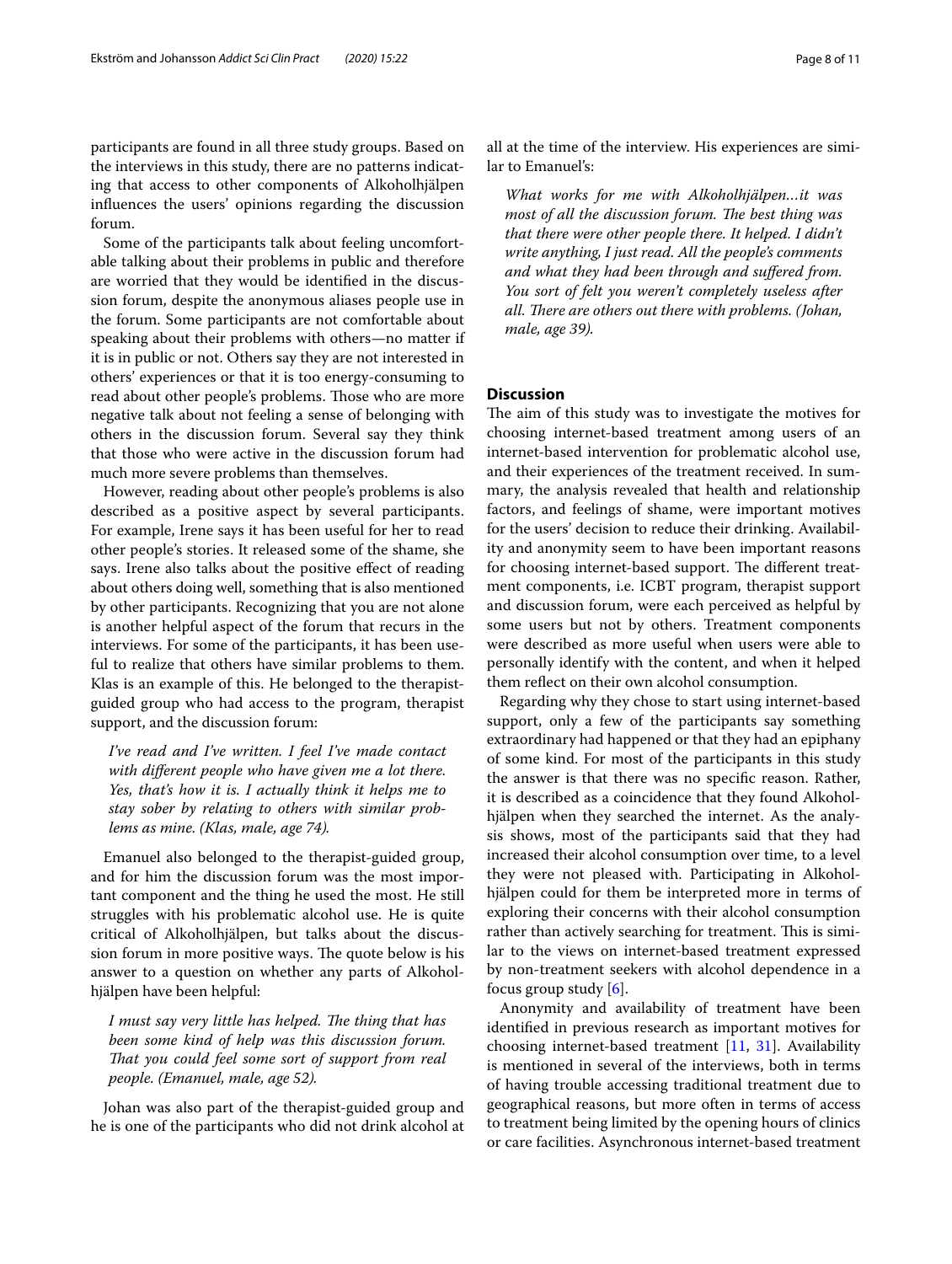like Alkoholhjälpen enables treatment when it suits the users. They can work with the program when they want and do not have to make special arrangements, such as taking time of work or hiring a babysitter. As for the importance of anonymity, feelings of shame and stigma are still barriers for treatment, and some of the participants say they would never have started treatment if they had been obliged to go to the social services or occupational health care. Fear of having your parental abilities questioned and investigated by the social services is mentioned by several of the participants. Being able to choose anonymous treatment outside the social services has been crucial for them.

For some participants in this study, Alkoholhjälpen has also served as an alternative source of treatment where you can get support for treating less severe problems. If you do not defne yourself as a person with a severe problem, you might not think you are part of the target group, or even doubt that you will be allowed traditional forms of treatment. These descriptions support previous research that has shown that internet-based treatment reaches people who are not reached by or interested in traditional treatment.  $[15]$  $[15]$ . These results are also in line with those found in previous interviews with users of an internet intervention for alcohol [[9\]](#page-9-8).

The second research question was what role the users attribute to diferent parts of the support provided by Alkoholhjälpen in changing their alcohol use. The interviews in this study were conducted approximately 2 years after the participants had completed the program. Several of them found it hard to remember what the program consisted of. It is obvious that many do not seem to remember details of the program. Therapists at Alkoholhjälpen say that the written form and technical design may enable users to go back to their material on several occasions in internet-based treatment  $[23]$  $[23]$ . This function does not seem to have been utilized by the participants in this study. Some of them suggested that more reminders, in form of e-mails, for example, would perhaps increase re-visiting of the written material—both the psychoeducative texts and the users' own reflections. The helpfulness of the drink-tracking function included in the program's calendar is emphasized by several participants. Tracking alcohol consumption and getting feedback have been identifed in previous research as an important component of internet-based interventions [[21,](#page-10-3) [32](#page-10-13)].

Previous studies have shown that therapist guidance increases treatment effects  $[19, 26]$  $[19, 26]$  $[19, 26]$  $[19, 26]$ . The results in this study indicate that therapist guidance is important or even vital for some participants and not necessary at all for others  $[33]$ . The guidance through feedback has been perceived by some participants as shallow or meaningless. There is a challenge in providing the right amount and type of guidance to each participant since the participants have such varied needs of guidance.

The discussion forum is described as having two functions. It is an interactive forum where you can meet others and discuss diferent aspects of your problematic use of alcohol, your struggles and your successes. But some users choose to just read and fnd inspiration in the life stories of others, without posting content of their own. This is similar to the findings of Chambers  $[22]$  $[22]$  $[22]$  where most participants reported spending time with consuming already available content, before taking an active role in discussions. The level of interaction users choose in discussion forums for problematic alcohol use is not particularly well-explored in previous research and represent an important topic to address in future studies.

The special form and pace of internet-based treatment in written form seems to have some advantages. The users do not need to answer immediately, as is the case with oral conversation. It is possible to take time to think before formulating a response or completing a task in the program. These results support previous findings on the advantages of online communication [[34\]](#page-10-15). However, even though Alkoholhjälpen is easy to access and is described as available in many ways, the components can be difficult to use for some. It best suits people who are used to reading and writing and feel comfortable doing so.

Since this study uses a qualitative design, generalizing results in the same way you would when using a quantitative method is not possible or intended. These participants are not supposed to represent all users of Alkoholhjälpen or users of internet-based treatment. However, their experiences can be used to deepen the understanding of and knowledge about internet-based treatment for problematic alcohol use in general, and Alkoholhjälpen in particular. The results are discussed in relation to previous research in the fnal part of the article, which places the study in a wider context.

#### **Conclusion**

This study shows that the users' perspectives on internet-based treatment for problematic alcohol use are complex. Participants have diferent ideas about what has worked and what has been useful for them. Textbased self-help treatment is appreciated by several users while the personal contact and feedback from a therapist is central for others. For some, it is tracking alcohol consumption in a calendar that is described as the most important aspect, and others say interacting with others or reading about others' problems in a discussion forum has been the most useful. This complexity and variation needs to be considered, beyond a comparison between internet-based ICBT programs and other components, if we want to understand what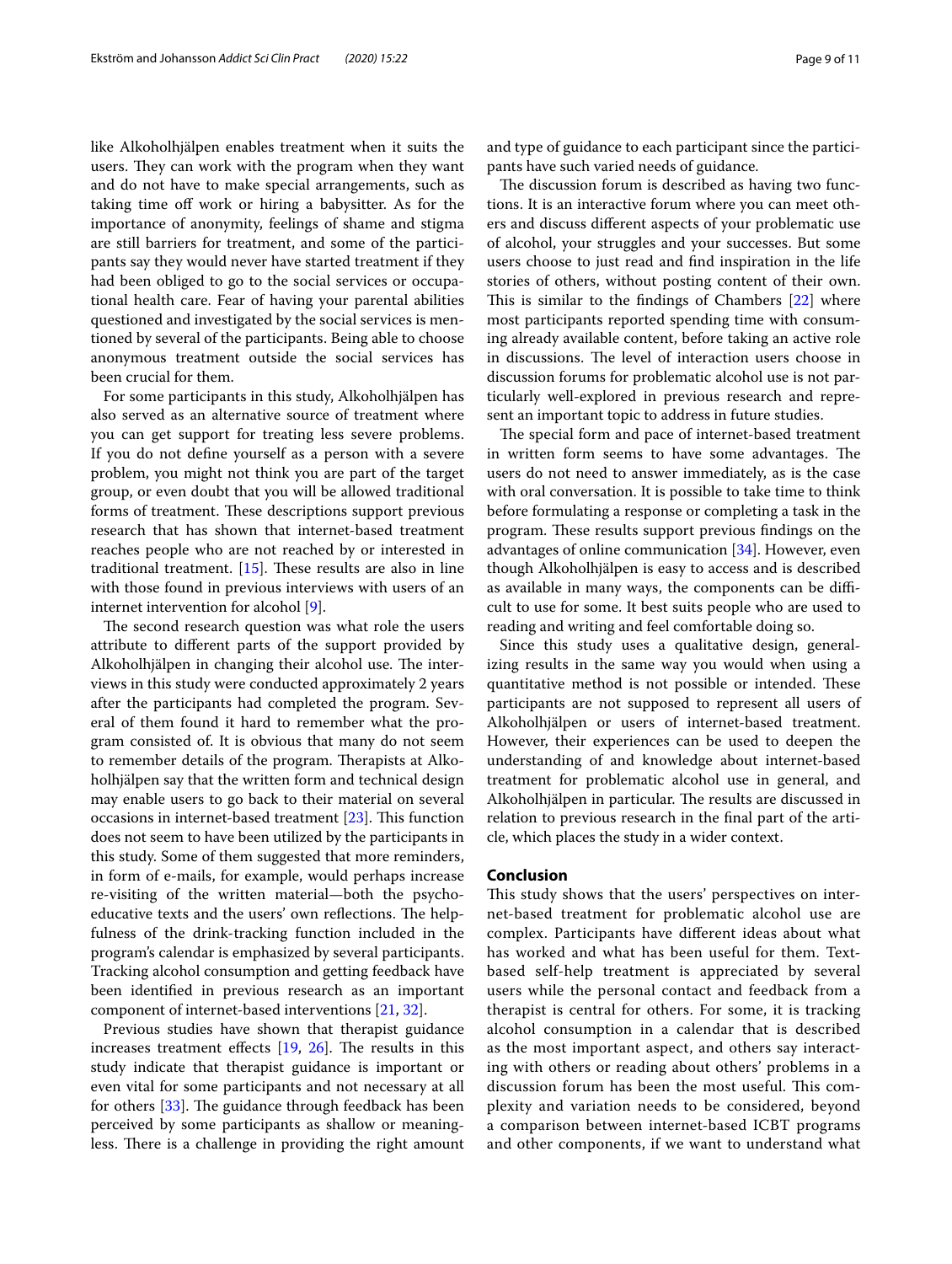works and for whom in internet-based treatment. Availability in the form that internet-based services like Alkoholhjälpen provide, enables more people to get treatment for their problematic alcohol use, including those who are not reached by traditional face-to-face services. Further development of internet-based interventions for problematic alcohol use is important, both as an alternative and a complement to traditional forms of treatment.

#### **Abbreviations**

ICBT: Internet delivered cognitive behavioral therapy; AA: Alcoholics Anonymous.

#### **Acknowledgements**

The authors would like to thank the participants for their time and valuable contribution to this research.

#### **Authors' contributions**

MJ planned, secured funding, recruited informants, analyzed data, wrote and revised manuscript. VE planned, conducted interviews, coded and analyzed data, wrote and revised manuscript. Both authors read and approved the fnal manuscript.

#### **Authors' information**

Veronica Ekström (PhD in social work) is a senior lecturer at the department of Social Science at Ersta Sköndal Bräcke University College. Her work at the department involves teaching, especially social law and violence against women, as well as research. Her main research interests involve the social services, violence against women, support for family members afected by problematic alcohol use and internet-based interventions for problematic alcohol and drug use. Veronica is a trained social worker and has worked in child protection.

Magnus Johansson is a PhD student at the department of Public Health Sciences at Karolinska Institute and social worker at Stockholm Center of Dependency Disorders. Magnus has worked with alcohol and substance use problems over the last 25 years within social services, health care, residential treatment and through internet interventions. His current work is focused on developing and evaluating new ways of helping people who are afected by alcohol and substance use disorders.

#### **Funding**

This research was supported by grant from the Swedish Research Council (Grant nr 2013-1798) and for MJ from the Doctoral School in Health Care Sciences. Open access funding provided by Karolinska Institute.

#### **Availability of data and materials**

The qualitative data analyzed during the current study are not publicly available to protect the participants' identities. The transcribed interviews are in Swedish. Translated pseudonymized data are available from the corresponding author on reasonable request.

#### **Ethics approval and consent to participate**

The study has been approved by the regional ethics committee (Dnr 2017/1660-32). The participants were informed of the study's purpose and methods, and that their participation would be confdential and voluntary. To protect their identities, some details of their stories have been changed or edited out. All names in the transcripts are fctitious.

#### **Consent for publication**

Not applicable.

#### **Competing interests**

The authors declare that they have no competing interests.

#### **Author details**

<sup>1</sup> The Department of Social Sciences, Ersta Sköndal Bräcke University College, Stockholm, Sweden. <sup>2</sup> Department of Public Health Sciences, Karolinska Institutet, Riddargatan 1 – Mottagningen För Alkohol Och Hälsa, Riddargatan 1, 114 35 Stockholm, Sweden.<sup>3</sup> Stockholm Center for Dependency Disorders, Stockholm Health Care Services, Stockholm County Council, Stockholm, Sweden.

# Received: 2 January 2020 Accepted: 20 June 2020

#### **References**

- <span id="page-9-0"></span>WHO. Global Health Risks: Mortality and burden of disease attributable to selected major risks. Bull World Health Organ. 2009; [https://doi.](https://doi.org/10.2471/blt.09.070565) [org/10.2471/blt.09.070565](https://doi.org/10.2471/blt.09.070565).
- <span id="page-9-1"></span>2. GBD 2016 Alcohol Collaborators MG, Fullman N, Hawley C, Arian N, Zimsen SRM, Tymeson HD, et al. Alcohol use and burden for 195 countries and territories, 1990–2016: a systematic analysis for the Global Burden of Disease Study 2016. Lancet (London, England). Elsevier; 2018;392: 1015–1035. [https://doi.org/10.1016/s0140-6736\(18\)31310-2](https://doi.org/10.1016/s0140-6736(18)31310-2).
- <span id="page-9-2"></span>Cunningham JA, Blomqvist J. Examining treatment use among alcoholdependent individuals from a population perspective. Alcohol Alcohol. 2006. [https://doi.org/10.1093/alcalc/agl081.](https://doi.org/10.1093/alcalc/agl081)
- <span id="page-9-3"></span>4. Degenhardt L, Glantz M, Evans-Lacko S, Sadikova E, Sampson N, Thornicroft G, et al. Estimating treatment coverage for people with substance use disorders: an analysis of data from the World Mental Health Surveys. World Psychia. 2017;16:299–307.<https://doi.org/10.1002/wps.20457>.
- <span id="page-9-4"></span>Probst C, Manthey J, Martinez A, Rehm J. Alcohol use disorder severity and reported reasons not to seek treatment: a cross-sectional study in European primary care practices. Subst Abuse Treat Prev Policy BioMed Central. 2015. [https://doi.org/10.1186/s13011-015-0028-z.](https://doi.org/10.1186/s13011-015-0028-z)
- <span id="page-9-5"></span>6. Wallhed Finn S, Bakshi AS, Andréasson S. Alcohol consumption, dependence, and treatment barriers: perceptions among nontreatment seekers with alcohol dependence. Subst Use Misuse. 2014;49:762–9. [https://doi.](https://doi.org/10.3109/10826084.2014.891616) [org/10.3109/10826084.2014.891616.](https://doi.org/10.3109/10826084.2014.891616)
- <span id="page-9-6"></span>7. Cavanagh K, Millings A. (Inter)personal computing: The role of the therapeutic relationship in E-mental health. J Contemp Psychother. 2013;43:197–206. <https://doi.org/10.1007/s10879-013-9242-z>.
- <span id="page-9-7"></span>Klingemann H, Sobell L, Barker J, Blomqvist J, Cloud W, Ellinstad T, et al. Promoting Self-Change from Problem Substance Use. Promoting Self-Change from Problem Substance Use. Dordrecht: Springer Netherlands; 2011. [https://doi.org/10.1007/978-94-010-0922-5.](https://doi.org/10.1007/978-94-010-0922-5)
- <span id="page-9-8"></span>9. Khadjesari Z, Stevenson F, Godfrey C, Murray E. Negotiating the "grey area between normal social drinking and being a smelly tramp": a qualitative study of people searching for help online to reduce their drinking. Heal Expect Wiley-Blackwell. 2015;18:2011-20. https://doi.org/10.111 [hex.12351](https://doi.org/10.1111/hex.12351).
- <span id="page-9-9"></span>10. Vernmark K. Therapeutic alliance and diferent treatment formats when delivering internet-based CBT for depression. Linköping University. 2017.
- <span id="page-9-10"></span>11. Carlbring P, Andersson G. Internet and psychological treatment. How well can they be combined? Comput Human Behav. 2006;22:545–53. [https://](https://doi.org/10.1016/j.chb.2004.10.009) [doi.org/10.1016/j.chb.2004.10.009](https://doi.org/10.1016/j.chb.2004.10.009).
- <span id="page-9-11"></span>12. Gustafson DH, Boyle MG, Shaw BR, Isham A, McTavish F, Richards S, et al. An e-health solution for people with alcohol problems. Alcohol Res Health. 2011;33:327–37.
- <span id="page-9-12"></span>13. Hester RK, Miller JH. Computer-based tools for diagnosis and treatment of alcohol problems. Alcohol Res Health. 2006;29:36–40.
- <span id="page-9-13"></span>14. Matano RA, Koopman C, Wanat SF, Winzelberg AJ, Whitsell SD, Westrup D, et al. A pilot study of an interactive web site in the workplace for reducing alcohol consumption. J Subst Abuse Treat. 2007. [https://doi.](https://doi.org/10.1016/j.jsat.2006.05.020) [org/10.1016/j.jsat.2006.05.020](https://doi.org/10.1016/j.jsat.2006.05.020).
- <span id="page-9-14"></span>15. Sinadinovic K, Berman AH, Hasson D, Wennberg P. Internet-based assessment and self-monitoring of problematic alcohol and drug use. Addict Behav. 2010;35:464–70.<https://doi.org/10.1016/j.addbeh.2009.12.021>.
- <span id="page-9-15"></span>16. White A, Kavanagh D, Stallman H, Klein B, Kay-Lambkin F, Proudfoot J, et al. Online alcohol interventions: A systematic review. J Med Res. 2010;12:e62.<https://doi.org/10.2196/jmir.1479>.
- <span id="page-9-16"></span>17. Kaner EF, Beyer FR, Garnett C, Crane D, Brown J, Muirhead C, et al. Personalised digital interventions for reducing hazardous and harmful alcohol